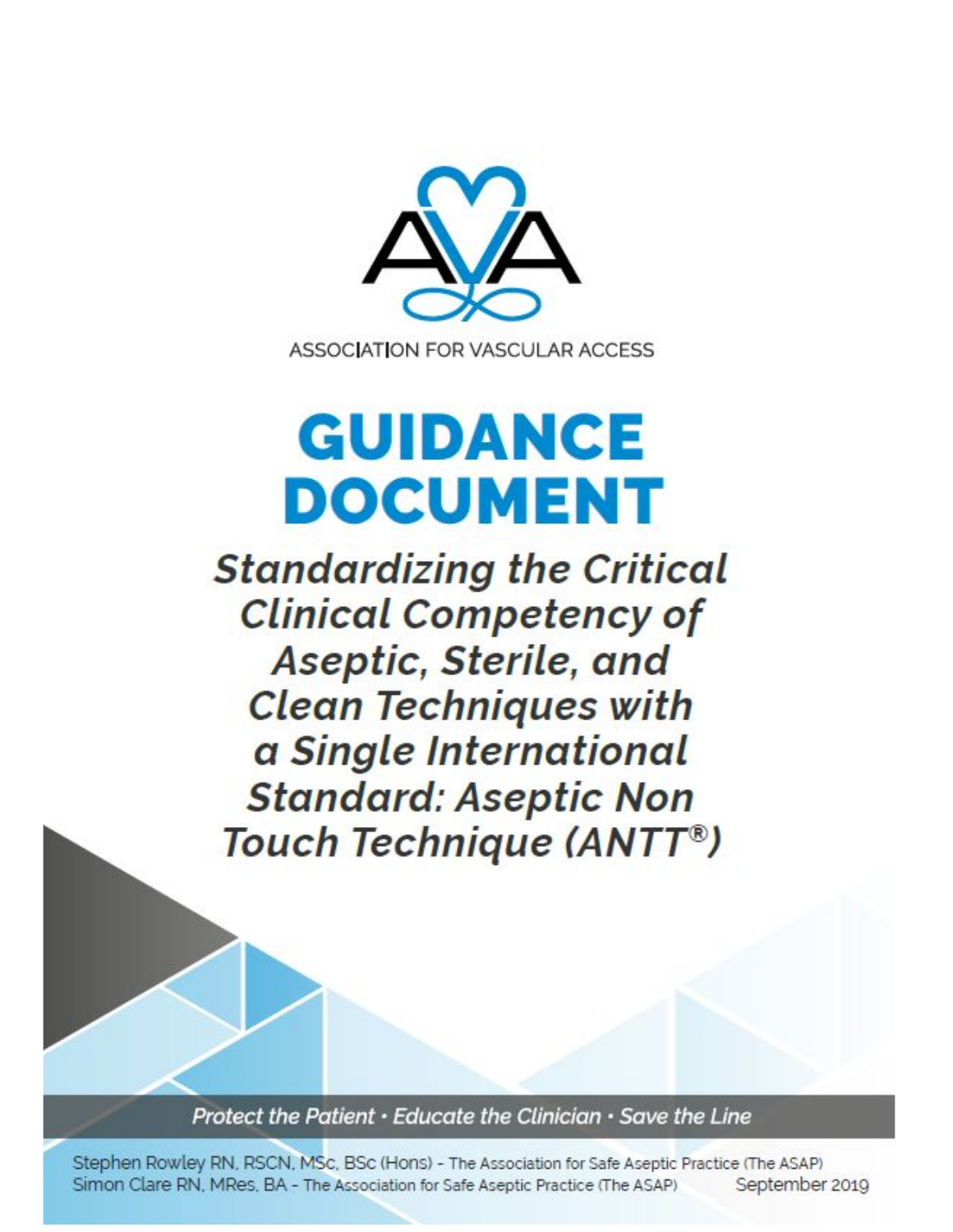

# **Guidance Document**

# **Standardizing the Critical Clinical Competency of Aseptic, Sterile, and Clean Techniques with a Single International Standard: Aseptic Non Touch Technique (ANTT®)**

# **Authors:**

Stephen Rowley RN, RSCN, MSc, BSc (Hons) - The-Association for Safe Aseptic Practice and Simon Clare RN, MRes, BA – The Association for Safe Aseptic Practice (The-ASAP)

# **Background:**

# **The Critical Importance of Aseptic Technique**

Preventable healthcare-associated infection (HAI) remains a significant problem, with the Centers for Disease Control and Prevention (CDC) estimating 1.7 million infections in US hospitals and 99,000 associated deaths per annum<sup>1</sup>. Vascular access devices (VADs) especially, provide a direct invasive route for microorganisms to infect patients during their insertion and ongoing maintenance, and consequently provide a relatively high risk of preventable morbidity and mortality. CDC estimates the cost of central line associated bloodstream infections (CLABSI) were close to \$3 billion per annum in 2007<sup>2</sup>.

Consequently, for all invasive clinical procedures and ongoing maintenance of indwelling medical devices, patients are dependent upon healthcare workers (HCWs) and healthcare organizations to protect them from infection. This is only ensured when a collection of infection prevention methods and actions, generically referred to as aseptic or sterile techniques, are applied effectively. Effective aseptic technique is particularly important for patient safety during the insertion and maintenance of IVAD's due to their particularly invasive nature and frequent use. The challenge for healthcare organizations worldwide is to ensure effective aseptic technique for every invasive clinical procedure on every occasion.

# **Universal Problems with Aseptic Technique**

Despite its importance, the literature and education for aseptic technique is historically ambiguous with conflicting approaches utilizing confused and interchangeable terminologies 8-10. Consequently, there is a dearth of research, highly variable and often poor standards of care, all contributing to preventable HAI<sup>11-14</sup>.

The historical picture becomes even more concerning in light of an international review by The-Association for Safe Aseptic Practice (2019), that identified international stakeholder guidance near universally, "prescribed" aseptic technique with virtually no description of what aseptic technique is, or how it needs to be applied to ensure patient safety<sup>17,25,26</sup>. The problem of *"prescription without description"* for aseptic technique has similarly been reflected in equipment focused standardized bundles of care. As a result, benefits seen in this approach for specific procedures such as Central Venous Access Device (CVAD) insertion<sup>3,31</sup> have not had wider influence on other aseptic procedures that remain problematic and of concern. For example, Mermel and DeVries have highlighted particular concern with standards of care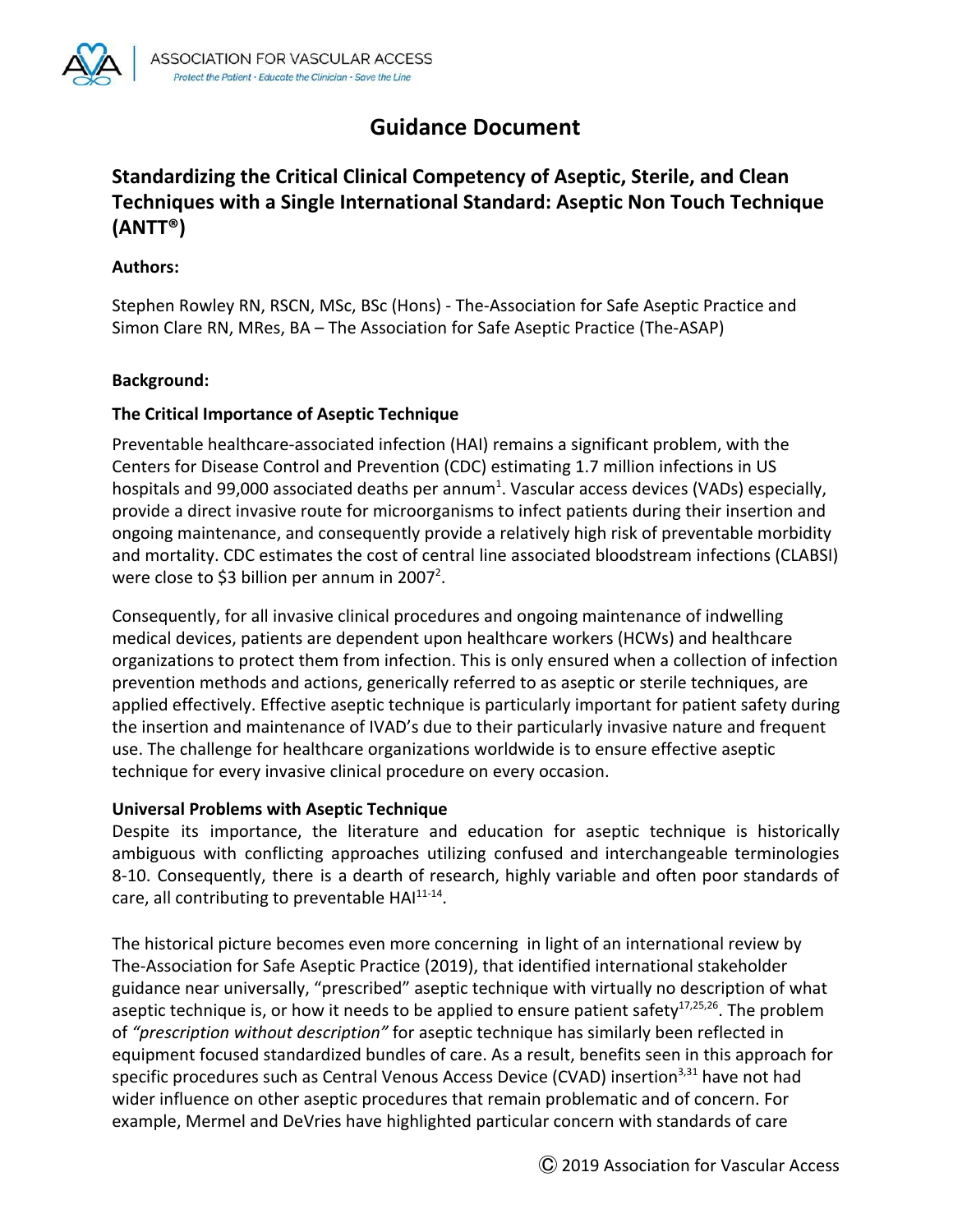

afforded to peripheral intravenous venous catheter (PIVC) insertion and their ongoing maintenance <sup>5-6</sup>. Reflecting this concern and need for improvement, the ECRI Institute identified infections from PIVCs in the 'Top 10 Patient Safety Issues for 2019<sup>4</sup>.

# **What is Aseptic Non Touch Technique (ANTT®)?**

The ANTT<sup>®</sup> Clinical Practice Framework outlined here was originated by Rowley<sup>15,16</sup> as a contemporary Clinical Practice Framework for aseptic technique and has been shown to support reductions inHealthcare Associated Infections (HCAI) <sup>20-23</sup>. The National Institute for Health and Care Excellence (NICE) defined ANTT® 's original concept of "Key-Part and Key-Site Protection", as being, *"A specific type of aseptic technique with a unique theory and practice framework"*. Notably, ANTT<sup>®</sup> is designed to be used in all settings for all clinically invasive procedures, from complex surgery to simple maintenance procedures. It is now used extensively in all care settings, in over 30 countries and is increasingly being mandated by governments within national standards  $^{18,19}$ .

#### **Why Use ANTT®?**

Using the ANTT® Clinical Practice Framework affords healthcare organizations a number of advantages that support improved patient safety:

- ANTT<sup>®</sup> as a single standard, supports improvement in aseptic practice by reducing practice variability across healthcare organizations.
- ANTT<sup>®</sup> provides an accurate, defined, achievable, and meaningful Practice Framework that has now been used in thousands of care organizations in different countries to provide effective education, training, and competency assessment in aseptic technique.
- ANTT<sup>®</sup> provides an initial implementation process and ongoing clinical governance structure that is prerequisite to improving and maintaining standards of safe aseptic technique across any care provider organization.
- ANTT® Procedure Guidelines are widely used by healthcare organizations to make practice expectations explicit for the most common clinical procedures acting as practice prompts and a basis for monitoring of practice standards.
- ANTT<sup>®</sup> Procedure Guidelines also provide organizations a very simple but effective method to translate best and latest evidence into practice.
- As an international standard,  $ANT^®$  provides organizations a universally common practice language, leading to educational efficiencies and more meaningful and generalizable research.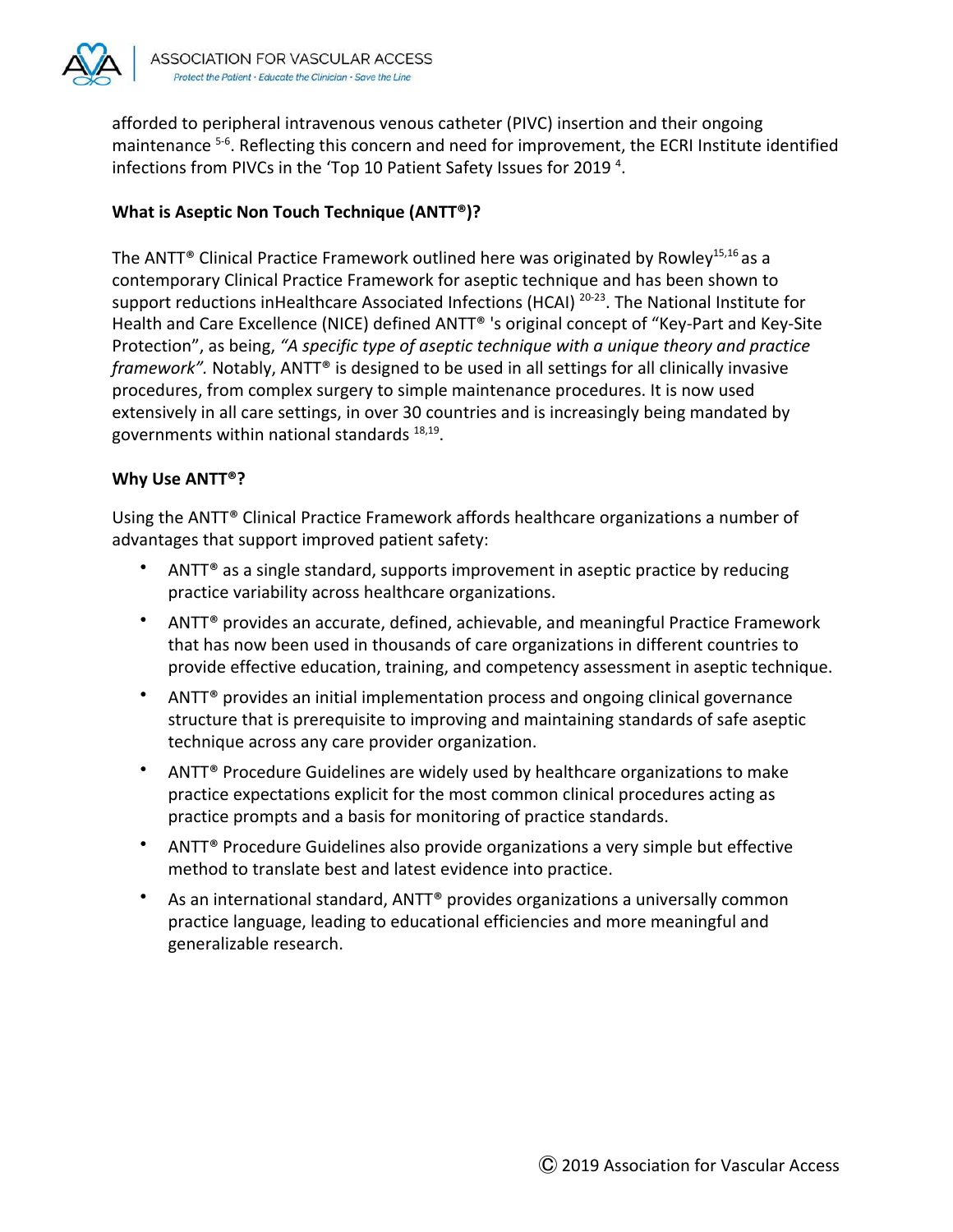

#### **How is ANTT® Developed and Disseminated?**

ANTT® is overseen and disseminated by The Association for Safe Aseptic Practice (The-ASAP), a global non-profit Non-Governmental Organization (NGO). The Association works with individual HCWs, healthcare organizations, specialist organizations such as AVA, industry, and governments to support and facilitate the dissemination of a single global standard for aseptic technique with ANTT®.

#### **How Does ANTT® Help Reduce Healthcare Associated Infection?**

ANTT® 's continued development as the single global standard for this critical clinical competency provides advantages for more meaningful and transferable education, practice, and research. ANTT® implementation is based upon the premise that reducing the variables in aseptic practice across large clinical workforces, by standardising aseptic technique, logically supports improvements in patient safety and subsequently infection rates $^{15,16,20,24,30}$ .

The definitions below provide some important context for understanding the basis, aim, and practice of ANTT®.

| <b>Sterile</b>              | "Absence from ALL micro-organisms". This state, or technique, is simply not<br>achievable due to the ever presence of microorganisms in the air and<br>atmosphere                                       |
|-----------------------------|---------------------------------------------------------------------------------------------------------------------------------------------------------------------------------------------------------|
| Asepsis/<br><b>Aseptic</b>  | "Absence from pathogenic organisms in sufficient quantity to cause<br>infection". This state, or technique, is achievable, effective in minimising<br>infection risk, and is therefore the aim of ANTT® |
| Clean                       | "Free from visible marks and stains". Microorganisms are invisible so a visual<br>guide is inappropriate for invasive clinical procedures and maintenance of<br>indwelling medical devices              |
| <b>Aseptic</b><br>technique | A generic term used to describe a collection of infection prevention actions<br>aimed at protecting the patient from microorganism contamination during<br>invasive clinical procedures                 |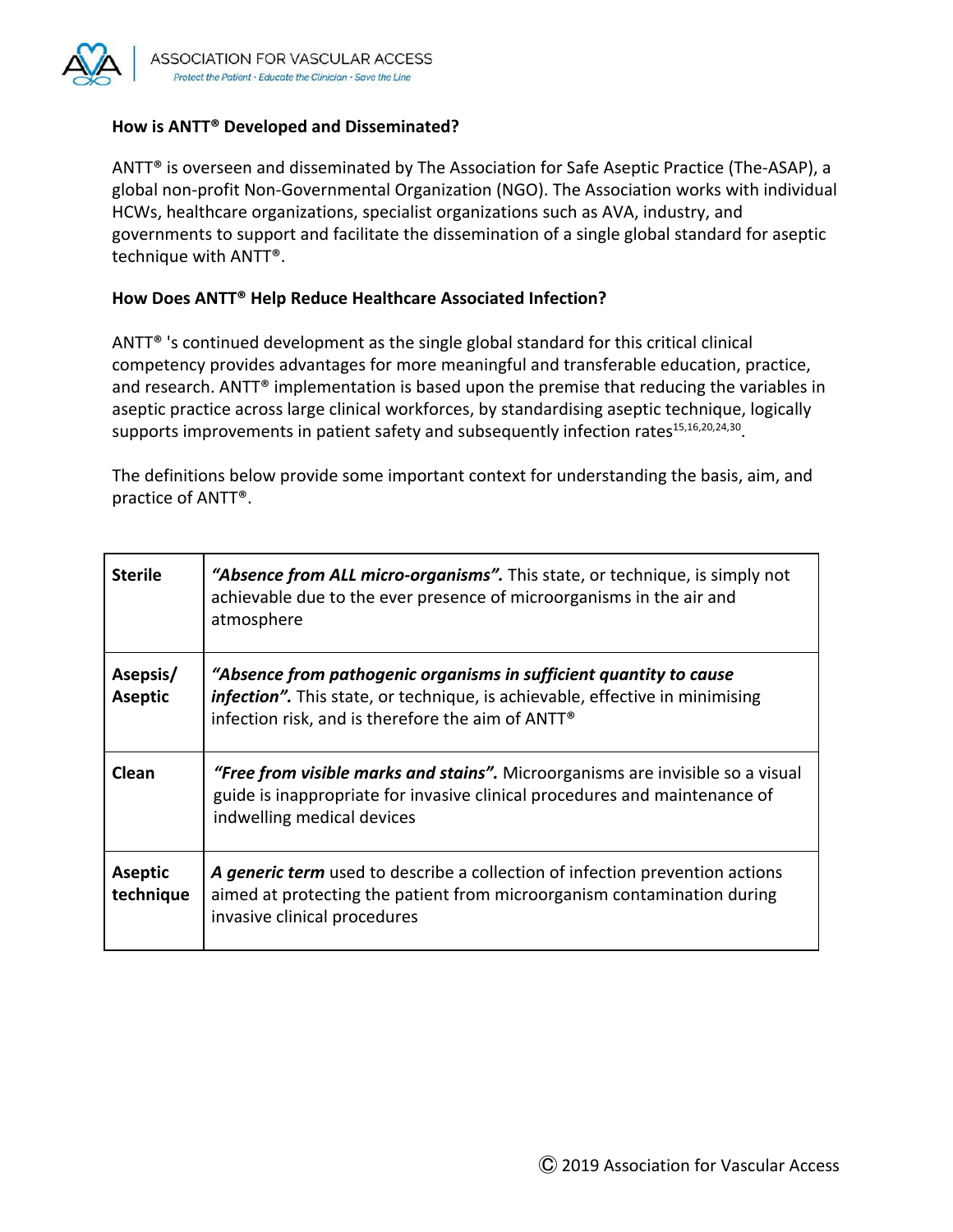

The definitions below are important for the understanding and practice of ANTT®

| <b>ANTT®®</b><br><b>Aseptic</b><br><b>Non</b><br><b>Touch</b><br><b>Technique</b> | A unique Clinical Practice Framework for aseptic technique based on a unique<br>concept of Key-Part and Key-Site Protection, designed for all clinically invasive<br>procedures and maintenance of indwelling medical devices.                                    |
|-----------------------------------------------------------------------------------|-------------------------------------------------------------------------------------------------------------------------------------------------------------------------------------------------------------------------------------------------------------------|
|                                                                                   | Key-Part: Parts of the procedure equipment that if contaminated are likely to<br>contaminate the patient e.g. syringe tip, IV port, injection needle.                                                                                                             |
|                                                                                   | Key-Site: Any portal of entry into the patient e.g. open wound, cannula site,<br>injection site.                                                                                                                                                                  |
|                                                                                   | <b>Critical Aseptic Field:</b> A sterilized drape. Used to "ensure" asepsis, all procedure<br>equipment is placed upon the drape and procedure Key-Parts are subsequently<br>managed collectively.                                                                |
|                                                                                   | <b>Micro Critical Aseptic Field:</b> Sterilized caps, covers, and the inside of recently<br>opened sterilized packaging. Used to "ensure" asepsis by protecting Key-Parts<br>individually.                                                                        |
|                                                                                   | General Aseptic Field: A decontaminated and disinfected procedure tray,<br>working surface or pulp tray. Used to "promote" asepsis by providing a simple<br>protected working space. Note: Key-Parts are primarily protected by Micro<br>Critical Aseptic Fields. |

# **When Should ANTT® Be Used?**

ANTT<sup>®</sup> needs to be efficient as well as safe. Therefore, although the principles are the same, there are two types of process for ANTT® - as below. Selection of Surgical-ANTT® or Standard-ANTT® is based upon ANTT® risk assessment, according to the technical difficulty of ensuring Key-Part and Key-Site Asepsis, not extraneous criteria such as the diagnosis or the age of the patient.

*Surgical-ANTT®***:** Used for clinically invasive procedures where achieving asepsis is 7technically difficult and/or procedures are long in duration, e.g. surgery, central line insertion, urinary catheterization. Surgical-ANTT® typically involves a combination of standard precautions, full barrier precautions and Critical Aseptic Field management (use of a sterilized drape).

*Standard-ANTT®:* Used for clinically invasive procedures where achieving asepsis is technically straightforward and short in duration, e.g. peripheral cannulation or intravenous maintenance. Standard-ANTT® typically involves a combination of standard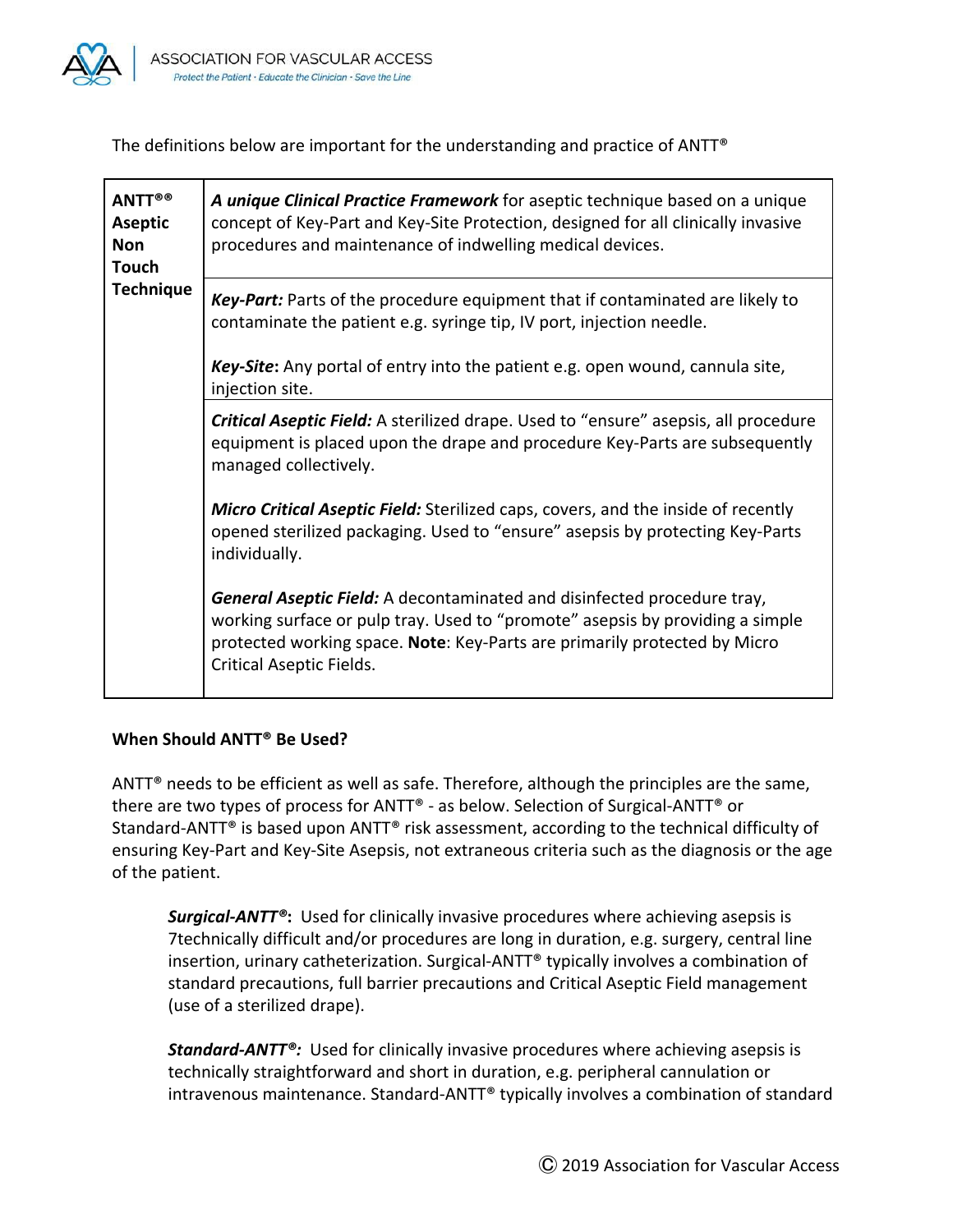

precautions, a General Aseptic Field, and Key-Parts protected by Micro Critical Aseptic Fields and Non-Touch Technique.

Both Surgical-ANTT® and Standard-ANTT® are utilized for different intravenous therapy procedures.

#### **Practice Scenario for Surgical-ANTT®:** *Insertion of a Peripherally Inserted Central Catheter (PICC)*

 $ANT<sup>®</sup>$  Risk assessment involves the practitioner assessing the difficulty of maintaining asepsis of all Key-Parts. The practitioner determines that there are multiple Key Karts requiring protection and significant manipulation, the procedure area is large and/or the Key-Site (the insertion site) is particularly invasive. To maintain asepsis, Surgical-ANTT® is required. (Fig 1).



*Fig 1. Surgical-ANTT® for PICC insertion Fig 2. Standard-ANTT® for IV Medication administration*



# **Practice Scenario for Standard-ANTT®:**

# *Administration of intravenous medications via a central line or peripheral line*

ANTT<sup>®</sup> risk assessment involves the practitioner assessing the difficulty of maintaining asepsis of all Key-Parts. The practitioner determines that there are few Key-Parts which are easily manipulated individually using non touch technique. The procedure area is small, the Key-Site (the catheter exit site), while invasive, is protected by a sterilized dressing/fixation device. The Key-Part (the iV access port) is protected in part by a closed-circuit intravenous device. Therefore, to maintain asepsis, the more efficient Standard-ANTT<sup>®</sup> is appropriate. (Fig 2).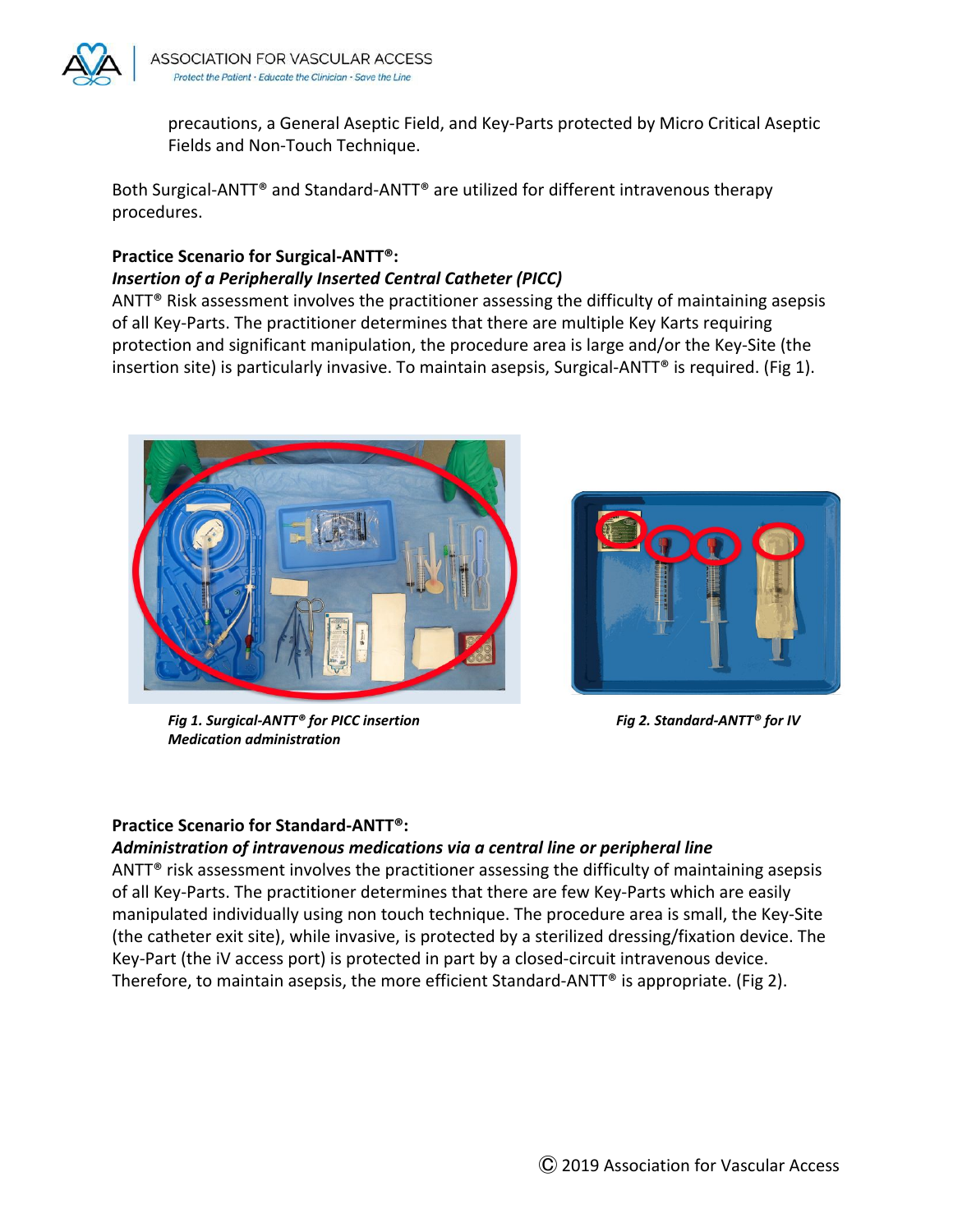

# **A summary of the ANTT® Clinical Practice Framework is given below (Fig 3)**



@2019 The Association for Safe Aseptic Practice (The-ASAP) / ANTT<sup>®</sup>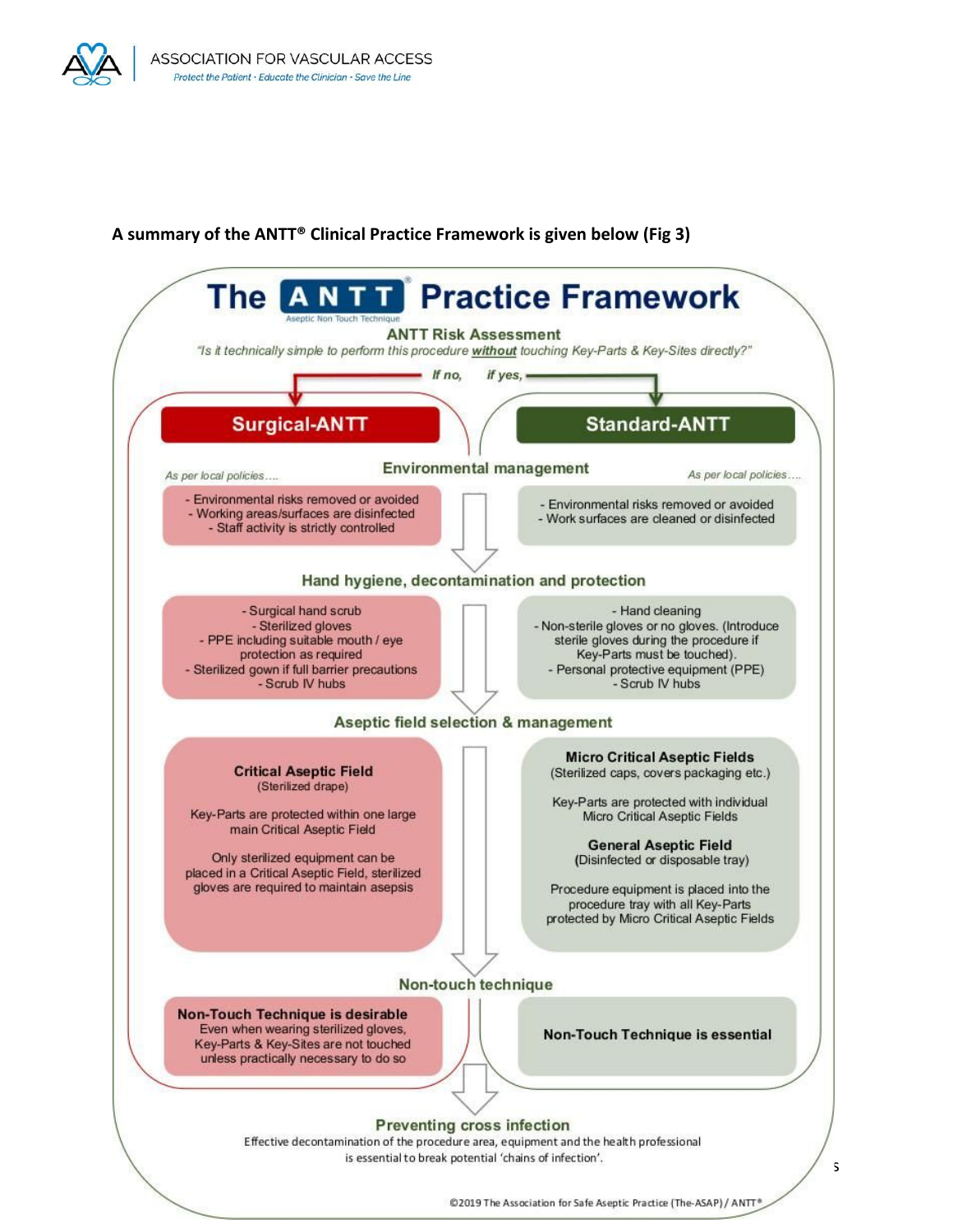

#### **The Association for Vascular Access (AVA) Recommendations:**

#### **Specific and Actionable**

The advantages for patients in having a single international standard for the critical clinical competency of aseptic technique are as clear as they are profound. In collaboration with The Association for Safe Aseptic Practice (ASAP), the Association for Vascular Access supports the important international patient safety initiative of having a single standard for aseptic technique, ANTT®.

#### **Practice Recommendations**

Given the variability of facilities, personnel, organizational capabilities, and practices, AVA recommends the following:

#### **Standardized Practice**

**1.** Standardized practice promotes safer practice. To reduce practice variability and improve patient safety, aseptic technique should be standardized with the international standard, ANTT®.

#### **Individual Health Care Workers**

- **2.** HCWs should apply the ANTT®-Approach for each and every invasive clinical procedure, including the maintenance of indwelling medical devices.
- **3.** The selection of Standard-ANTT® or Surgical-ANTT® for different procedures and situations is achieved by using the defined ANTT® Risk Assessment.
- **4.** HCWs should take appropriate opportunities to support patients in the teaching of ANTT® for self-care situations.

#### **Health Care Organizations**

- **5.** Healthcare organizations should standardize all aseptic technique policies and practices with the single international standard ANTT® Clinical Practice Framework.
- **6.** ANTT® should be utilized for all invasive clinical procedures and all maintenance and manipulation(s) of invasive medical devices.
- **7.** ANTT® implementation and maintenance should adopt a multi-modal approach to establishing standardized ANTT® practice and maintaining effective standards for patients.
- **8.** ANTT® should be implemented with Executive Board-level backing and maintained as a part of an ongoing audit cycle with periodic evaluation and appropriate intervention to maintain effective levels of aseptic practice.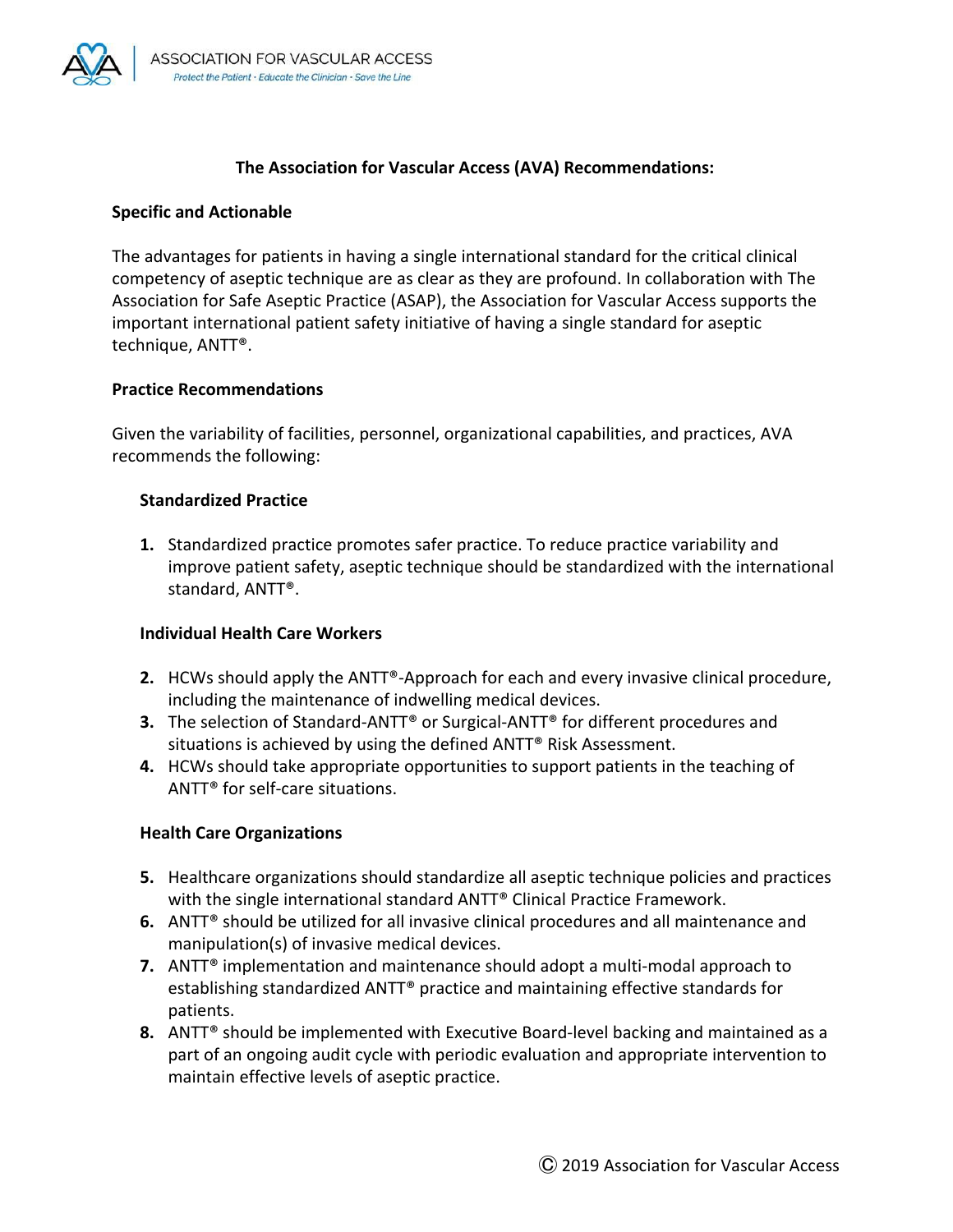

- **9.** Standardized clinical education and practice for ANTT® should be supported and reinforced with ANTT® Clinical Procedure Guidelines for the most relevant and common clinical procedures and displayed in relevant clinical areas.
- **10.** ANTT® should be a mandatory clinical competency for all clinically active healthcare workers.
- **11.** ANTT® competency should be reassessed periodically with frequency based upon audit findings with a minimum of 3-yearly competency-based clinical practice updates.

# **Education and Competency Assessment**

- **12.** HCWs should be taught the principles and process of the ANTT® Clinical Practice Framework and the ANTT®-Approach.
- **13.** Education should accurately utilize the ANTT® practice terminology, definitions, and descriptors.
- **14.** HCWs should be assessed for ANTT® Clinical Competency using the standard Competency Assessment Tools (CAT) (Provided freely by The-ASAP).

#### **Research**

**15.** In order to maximize international understanding and generalizability of findings, research enquiry for aseptic practices should utilize the ANTT® Clinical Practice Framework for methodology and publication.

# **Patient and Public involvement**

- **16.** Healthcare organizations should provide relevant patients with simple and appropriate education of ANTT® for self-care activities.
- **17.** Patients should be made aware of basic practice expectancies for ANTT® in order to maximize patient involvement.

#### **Summary**

- Aseptic technique is a core clinical competency that is fundamental to patient safety.
- The definitions and descriptive language of aseptic technique is often confused, ambiguous, or incorrectly and variously attributed to a variety of generic terms.
- There has been no standardized approach to education and teaching which has led to variable and sub-optimal standards of clinical practice.
- **●** Standardizing aseptic technique with the ANTT® Clinical Practice Framework enables healthcare organizations to support improvements in practice and reductions in HAI.

# **Conclusion**

Given the ongoing concerns regarding the maintenance of VADs and increasing concerns regarding the insertion and maintenance of short peripheral cannulas, AVA recommends that health care organizations consider utilization of the international standard of ANTT®.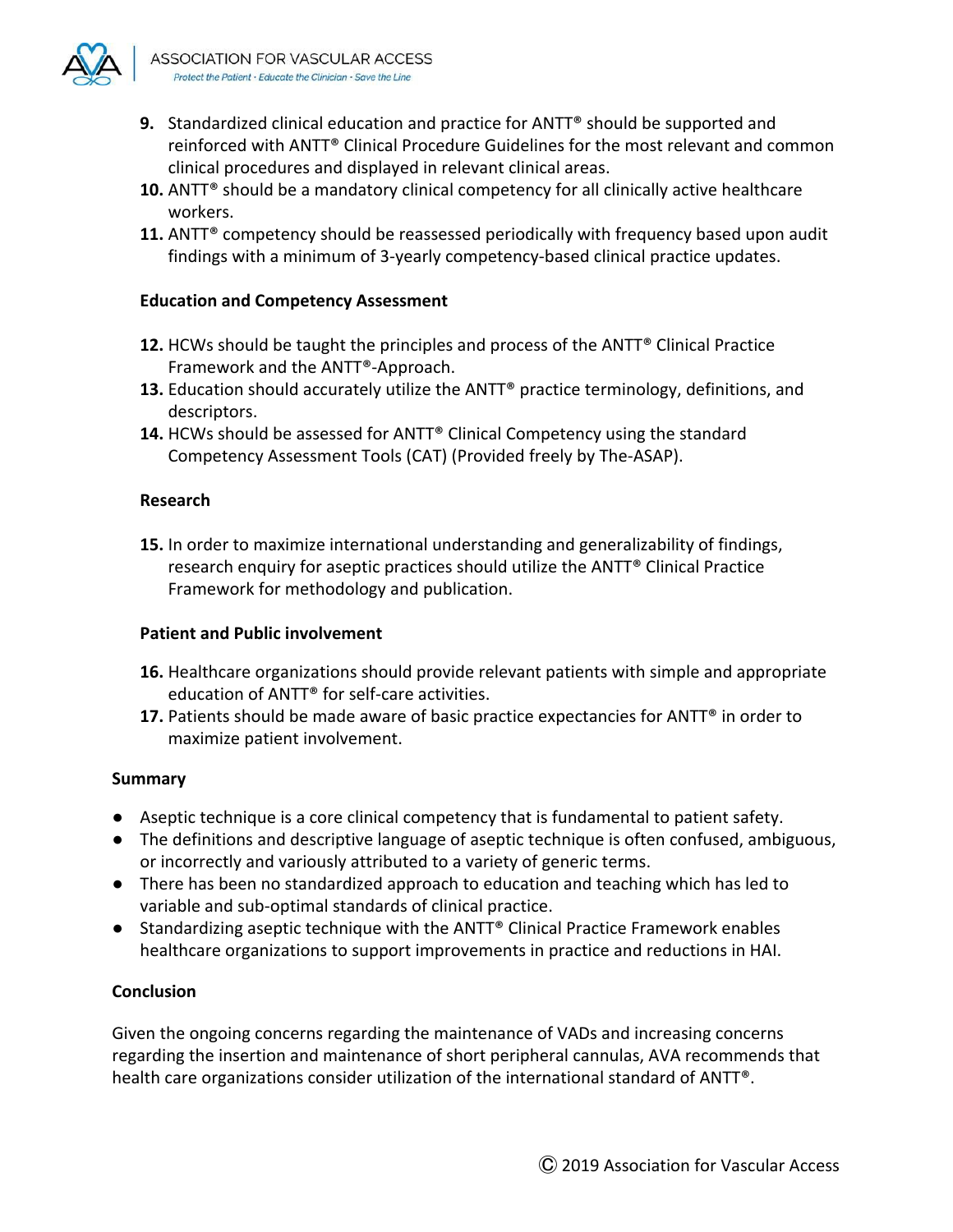

#### **References :**

- *1.* CDC (2009) Centers for Disease Control and Prevention. (2009) *National and State Healthcare Associated Infections Progress Report*. Atlanta, GA: CDC. Available at: <http://www.cdc.gov/HAI/pdfs/progress-report/hai-progress-report.pdf>.
- 2. Scott II, DR (2009) The direct medical costs of healthcare-associated infections in US hospitals and the benefits of prevention; Division of healthcare Quality Promotion National Center for Preparedness, Detection, and Control of Infectious Diseases, Centers for Disease Control and Prevention. Publication CS200891-A.
- 3. Pronovost P, Needham D, Berenholtz S, David Sinopoli D, Chu H, Sara Cosgrove S, Sexton B, Hyzy R, Welsh R, Roth G, Bander J, Kepros J, et al. (2006) An Intervention to Decrease Catheter-Related Bloodstream Infections in the ICU. New England Journal of Medicine 355:2725-2732.
- 4. 2019 Top 10 Patient Safety Concerns. (2019) ECRI Institute. Available: https://assets.ecri.org/PDF/White-Papers-and-Reports/2019-Top10-Patient-Safety-Conc erns-Exec-Summary.pdf
- 5. Zhang L, Cao S, Ray-Barruel G, Flynn J, Larsen E, Rickard CM. (2016) Infection risks associated with peripheral vascular catheters. Journal of Infection Prevention 17(5):207-213.
- 6. Mermel LA, Allon M, Bouza E, Craven DE, Flynn P, O'Grady NP, Raad II, Rijnders BJ, Sherertz RJ, Warren DK. (2009) Clinical practice guidelines for the diagnosis and management of intravascular catheter-related infection: 2009 Update by the Infectious Diseases Society of America. Clinical Infectious Diseases 49: 1–45.
- 7. DeVries M, Mancos PS, Valentine MJ. (2014) Reducing Bloodstream Infection Risk in Central and Peripheral Intravenous Lines: Initial Data on Passive Intravenous Connector Disinfection. Journal of the Association for Vascular Access 19(2):87–93.
- 8. Aziz AM. (2009) Variations in aseptic technique and implications for infection control. British Journal of Nursing 18: 26–31.
- 9. Flores A. (2008) Sterile versus non-sterile glove use and aseptic technique. Nursing Standard 23: 35–39.
- 10. Hartley J. (2005) Aseptic technique to be part of Essence of Care Guidance. Nursing Times 101: 6.
- 11. Loftus RW, Koff MD, Burchman CC, Schwartzman JD, Thorum V, Read ME, Wood TA and Beach ML. (2008) Transmission of pathogenic bacterial organisms in the anaesthesia work area. Anaesthesiology 109:399–407.
- 12. Loftus RW, Muffle MK, Brown JR, Beach ML, Koff MD, Corwin HL, Surgenor SD, Kirkland KB and Yeager MP. (2011) Hand contamination of anaesthesia providers is an important risk factor for intra-operative bacterial transmission. Anaesthesia & Analgesia 112: 98–105.
- 13. Loftus RW, Brown JR, Koff MD, Reddy S, Heard SO, Patel HM, Fernandez PG, Beach ML, Corwin HL, Jensen JT, Kispert D, Huysman B, Dodds TM, Ruoff KL and Yeager MP. (2012) Multiple reservoirs contribute to intraoperative bacterial transmission. Anaesthesia and Analgesia 114: 1236–1248.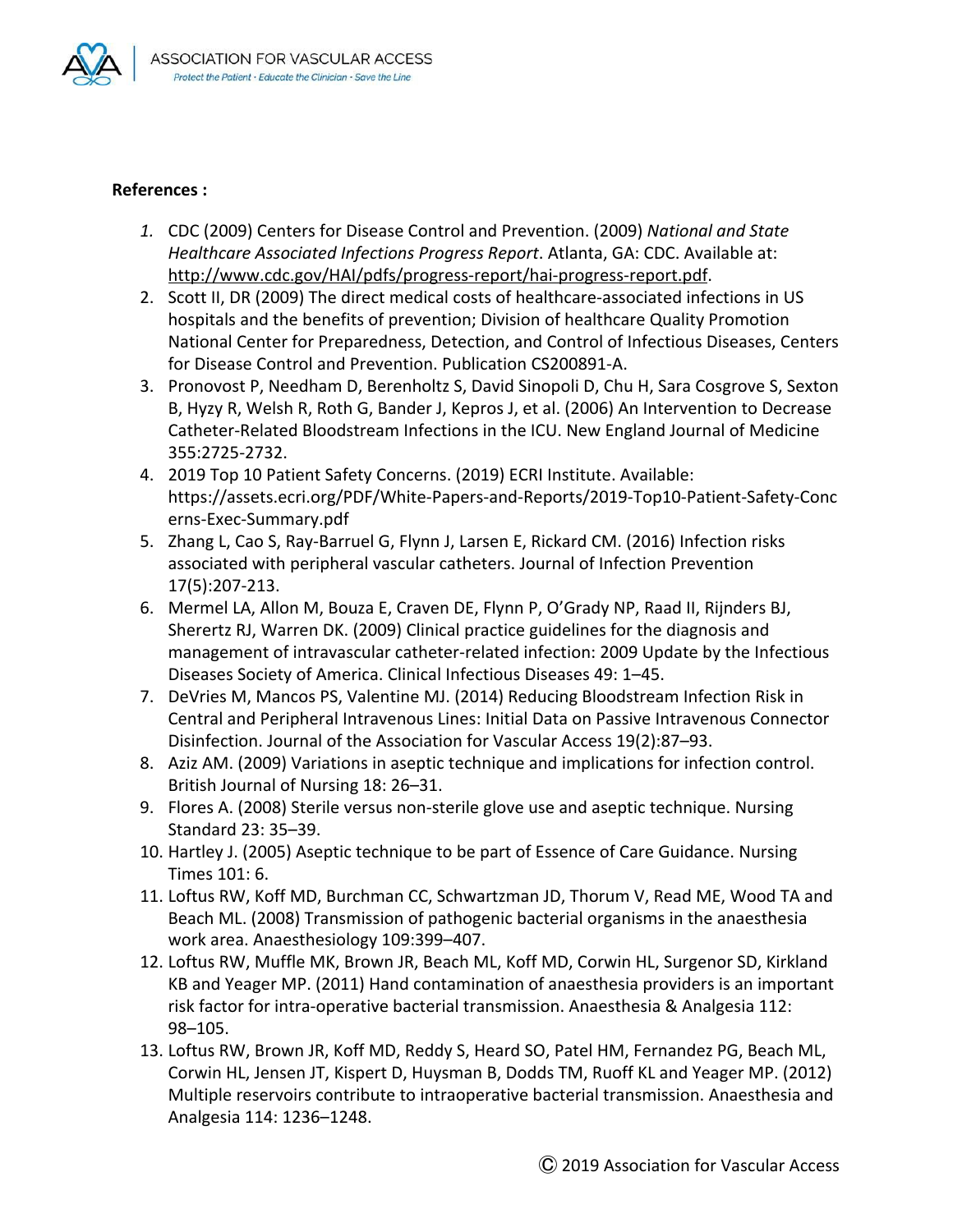

- 14. Worthington T, Tebbs S, Moss H, Bevan V, Kilburn J and Elliot TSJ. (2001) Are contaminated flush solutions an overlooked source for catheter related sepsis? Journal of Hospital Infection 49: 81–83.
- 15. Rowley S. (2001) Theory to practice: Aseptic non touch technique. Nursing Times 97: VI–VIII.
- 16. Rowley S, Clare S, Macqueen S, Molyneux R. (2010) ANTT® v2: An updated practice framework for aseptic technique. British Journal of Nursing 19: S5–S11.
- *17.* NICE (2012) National Institute for Health and Care Excellence. (2012) *Infection: Prevention and Control of Healthcare-Associated Infections in Primary and Community Care*. London: NICE. Available at: http://guidance.nice.org.uk/CG139/Guidance/pdf/English
- 18. Welsh Government. (2015) Welsh Health Circular. WHC/2015/026. Available at: [http://www.primarycareservices.wales.nhs.uk/sitesplus/documents/1150/WHC%20201](http://www.primarycareservices.wales.nhs.uk/sitesplus/documents/1150/WHC%202015.026.pdf) [5.026.pdf](http://www.primarycareservices.wales.nhs.uk/sitesplus/documents/1150/WHC%202015.026.pdf).
- 19. National Health and Medical Research Council. (2010) Australian Commission on Safety and Quality in Healthcare: Australian Guidelines for the Prevention and Control of Infection in Healthcare Commonwealth of Australia. Available at: [https://www.nhmrc.gov.au/\\_files\\_nhmrc/publications/attachments/cd33\\_infection\\_co](https://www.nhmrc.gov.au/_files_nhmrc/publications/attachments/cd33_infection_control_healthcare_140616.pdf) [ntrol\\_healthcare\\_140616.pdf](https://www.nhmrc.gov.au/_files_nhmrc/publications/attachments/cd33_infection_control_healthcare_140616.pdf).
- 20. Clare, S., Rowley, S. (2018) Implementing the Aseptic Non Touch Technique (ANTT®®) clinical practice framework for aseptic technique: a pragmatic evaluation using a mixed methods approach in two London hospitals. Journal of Infection Prevention 19 (1), 6-15.
- 21. Mutalib M, Evans V, Hughes A and Hill S. (2015) Aseptic non-touch technique and catheter-related bloodstream infection in children receiving parenteral nutrition at home. *United European Gastroenterology Journal* 3: 393–398.
- 22. White J. (2010) Solving the invisible problem. [Poster] IHI International Forum on Quality & Safety in Healthcare, Nice, France, 20–23 April 2010.
- 23. Pike D, Dodgson A, Cawthorn J, Ladds , et al. (2009) Reduction of HCAI by the Adoption of Aseptic Non Touch Technique (ANTT®). [Poster]. IHI International Quality and Safety Conference, Berlin, March 2009.
- 24. Rowley S, Clare S. (2009) Improving standards of aseptic practice through an ANTT® trust-wide implementation process: a matter of prioritization and care. Journal of Infection Prevention 10: S18–S23.
- 25. Gorski L, Hadaway L, Hagle ME, McGoldrick M, Orr M, Doellman D. (2016) Infusion therapy standards of practice. *Journal of Infusion Nursing.* 39(suppl 1):S1-S159.
- 26. Denton A, Bodenham A, Conquest A, Davies A, Davidson A et al. (2016) Standards of Infusion therapy. 4<sup>th</sup> edn. London: Royal College of Nursing. Available at: file:///C:/Users/sdcla/Desktop/RCN%20Infusion%20Standards%202016.pdf
- 27. Brühwasser C, Hinterberger G, Mutschlechner W, Kaltseis J, Lass-Flörl C and Mayr A. (2016) A point prevalence survey on hand hygiene, with a special focus on Candida species. *American Journal of Infection Control* 44: 71–73.
- 28. Fuller C, Savage J, Besser S, Hayward A, Cookson B, Cooper B and Stone S. (2011) "The dirty hand in the latex glove": a study of hand hygiene compliance when gloves are worn. Infection Control and Hospital Epidemiology 32: 1194–1199.
- 29. Department of Health (2015) Health and Social Care Act 2008: code of practice on the prevention and control of infections and related guidance. London: Department of Health. Available:

[https://www.suttonccg.nhs.uk/Documents/Code\\_of\\_practice\\_280715\\_acc.pdf.](https://www.suttonccg.nhs.uk/Documents/Code_of_practice_280715_acc.pdf)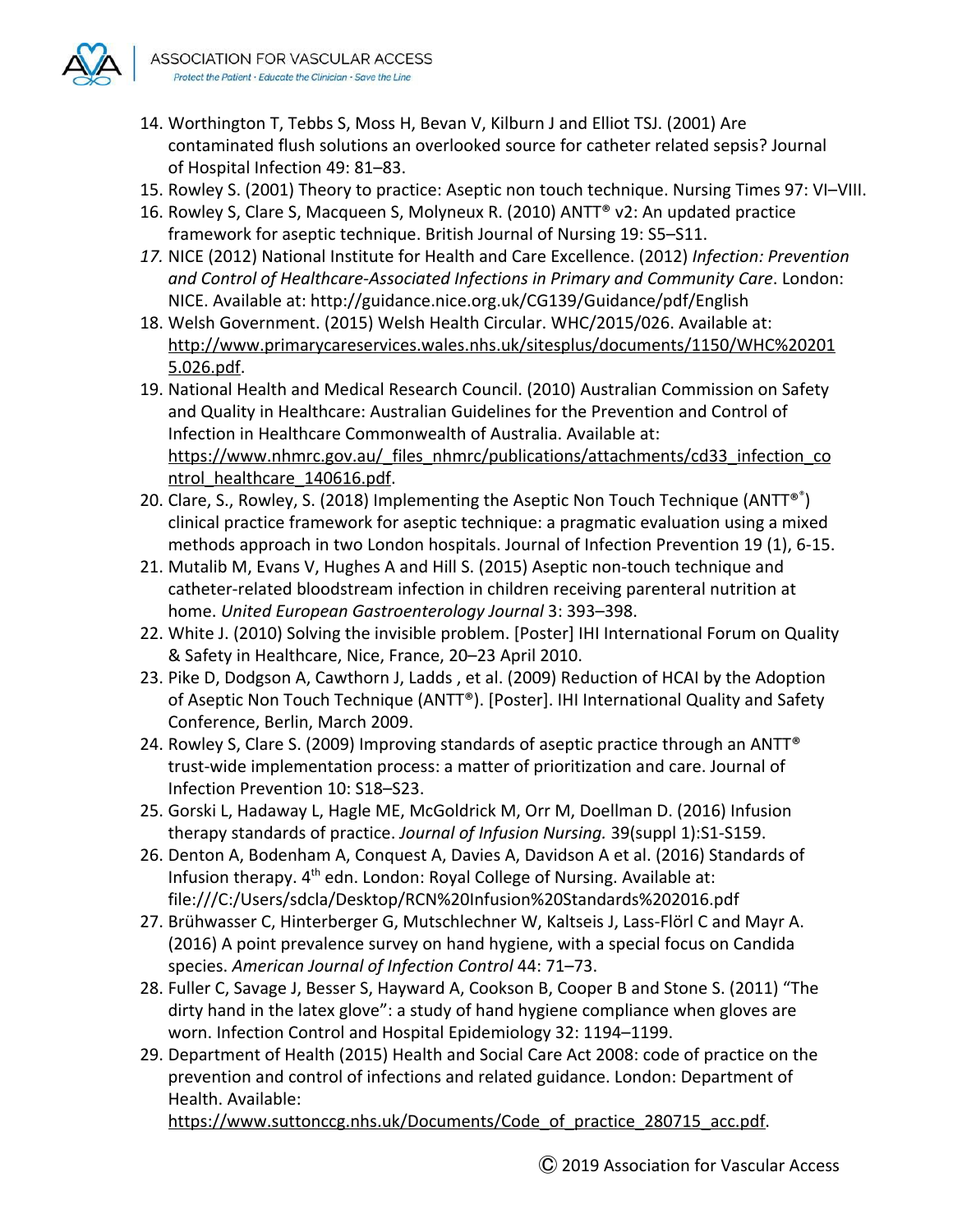

- 30. Kozier B, Erb GL, Berman A, Snyder SJ, Levett-Jones T, Dwyer T, Hales M, Harvey N, Moxham L, Park T, Parker B, Reid-Searl K and Stanley D. (2015) *Kozier & Erb's Fundamentals of Nursing* (Australian Edition). 3rd edition. Sydney: Pearson, pp. 738–741.
- 31. Loveday HP, Wilson JA, Pratt RJ, Golsorkhi M, Tingle A, Bak A, Browne J, Prieto J and Wilcox M. (2014) epic3: National Evidence-Based Guidelines for Preventing Healthcare-Associated Infections in NHS Hospitals in England. *Journal of Hospital Infection* 86: S1–S70.

**About the authors:** The authors are health care professionals and board members of The Association for Safe Aseptic Practice (ASAP) a nonprofit Non-Governmental Organization with international remit.

Stephen Rowley RN RSCN BSc (Hons) MSc is the originator of the Aseptic Non Touch Technique (ANTT) Clinical Practice Framework and serves as the Clinical Director. He leads The-Association for Safe Aseptic Practice, a non profit NGO with a global remit, disseminating and supporting ANTT developments worldwide in all care settings. Working closely with all types of Healthcare organizations and governments internationally, he has helped realize improvements in aseptic practice and championed reduction of healthcare associated infection. His peer reviewed publications are widely read and cited. As a leading opinion leader and expert on aseptic technique, he lectures internationally.

Simon Clare, RN, BA, MRes is the Research and Development Director at The Association for Safe Aseptic Practice (ASAP). His background is in high-risk Oncology and Haematopoietic Stem Cell Transplantation (HSCT). He is currently Haematology Practice Development Lead at University College hospital in London (UCLH); having previously he worked at the Myeloma Institute at the University of Arkansas for Medical Sciences (UAMS) in Little Rock, USA.

A former visiting lecturer and module leader at City University in London, Simon received his undergraduate degree from the University of Arkansas at Little Rock (UALR) and a Master's degree in healthcare research from King's College London (KCL). He is a former member of The European Society for Blood and Marrow Transplantation Nursing Group (EBMT-NG) Research Sub-committee (2004-2008), and joint winner of the 2008 Nursing Times Award for Infection Control Nursing.